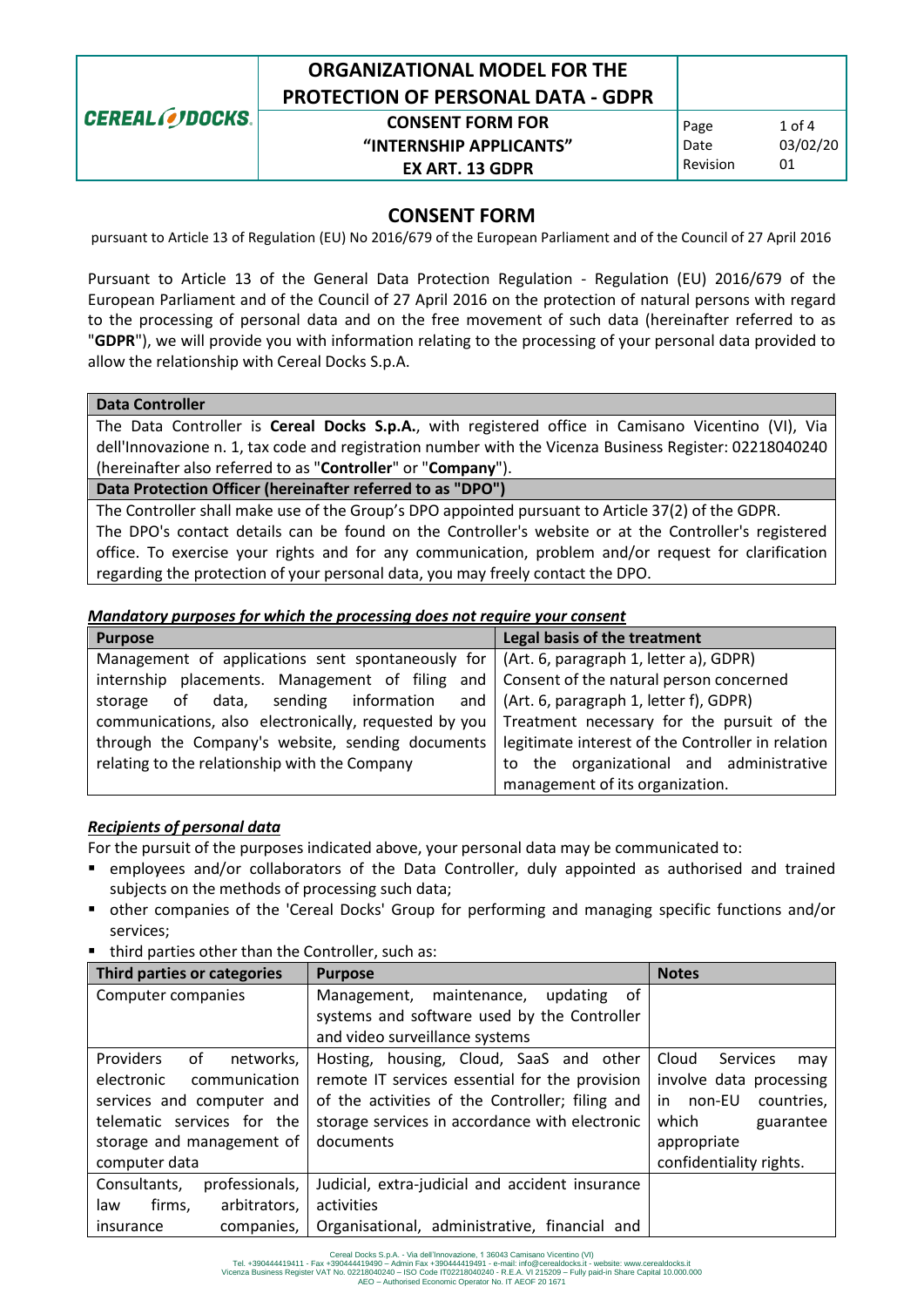|                 | <b>ORGANIZATIONAL MODEL FOR THE</b><br><b>PROTECTION OF PERSONAL DATA - GDPR</b> |          |          |
|-----------------|----------------------------------------------------------------------------------|----------|----------|
| CEREAL OJDOCKS. | <b>CONSENT FORM FOR</b>                                                          | Page     | $2$ of 4 |
|                 | "INTERNSHIP APPLICANTS"                                                          | Date     | 03/02/20 |
|                 | <b>EX ART. 13 GDPR</b>                                                           | Revision | 01       |

| experts, brokers | accounting management |  |
|------------------|-----------------------|--|

The companies of the Cereal Docks Group and third parties to whom your personal data may be disclosed act as:

- data controllers, i.e. subjects who determine the purposes and means of the processing of personal data;
- data processors, i.e. subjects who process personal data on behalf of the Data Controller;
- **•** joint controllers of the treatment that determine jointly with the Company the purposes and means of the same.

The list and the updated information of the subjects identified as owners, managers or joint controllers is available at the Company.

#### *Period of retention of personal data*

We explain below the period of retention of personal data or, if this is not possible, the criteria used to determine this period.

| <b>Personal data and documents</b>                 | Retention period or criteria for determining it      |  |  |  |
|----------------------------------------------------|------------------------------------------------------|--|--|--|
| Personal data and documents relating to the        | For the duration necessary to pursue the purposes    |  |  |  |
| contractual relationship                           | of the processing and also subsequently, within the  |  |  |  |
| limits granted by law, for administrative and      |                                                      |  |  |  |
|                                                    | accounting purposes, as well as to assert or protect |  |  |  |
|                                                    | the rights of the Controller, where necessary        |  |  |  |
| CV Data                                            | For the duration of the selection procedure and in   |  |  |  |
| any case for a period not exceeding 24 months from |                                                      |  |  |  |
|                                                    | the provision of data in the event the candidate's   |  |  |  |
|                                                    | application is not accepted.                         |  |  |  |

#### *Rights of the data subject*

We inform you of the existence of certain rights provided by the GDPR with regard to personal data and the processing thereof that you may request from the Controller.

| <b>Right</b>            | <b>Description</b>                                           | How to make it<br>effective |
|-------------------------|--------------------------------------------------------------|-----------------------------|
| Right to withdraw       | You have the right to withdraw your consent for the          | Forms available             |
| consent                 | processing for which it is requested, without prejudice to   | on the website or           |
| (Art. 13, paragraph 2,  | the lawfulness of the processing based on consent prior to   | from the                    |
| letter c)               | withdrawal                                                   | Controller                  |
| Right of access to data | You may request: (a) the purposes of the processing; (b)     | Forms available             |
| (Art. 15)               | the categories of personal data concerned; (c) the           | on the website or           |
|                         | recipients or categories of recipients to whom the personal  | from the                    |
|                         | data have been or will be disclosed, in particular where     | Controller                  |
|                         | there are recipients from third countries or international   |                             |
|                         | organisations; (d) where possible, the expected retention    |                             |
|                         | period for the personal data or, where that is not possible, |                             |
|                         | the criteria used to determine that period; (e) the          |                             |
|                         | existence of the right of the data subject to request the    |                             |
|                         | controller to correct or erase the personal data or to       |                             |
|                         | restrict the processing of personal data concerning him or   |                             |
|                         | to object to their processing; (f) the right to lodge a      |                             |
|                         | complaint (g) all available information on the origin of     |                             |
|                         | data, when they are not collected from the data subject;     |                             |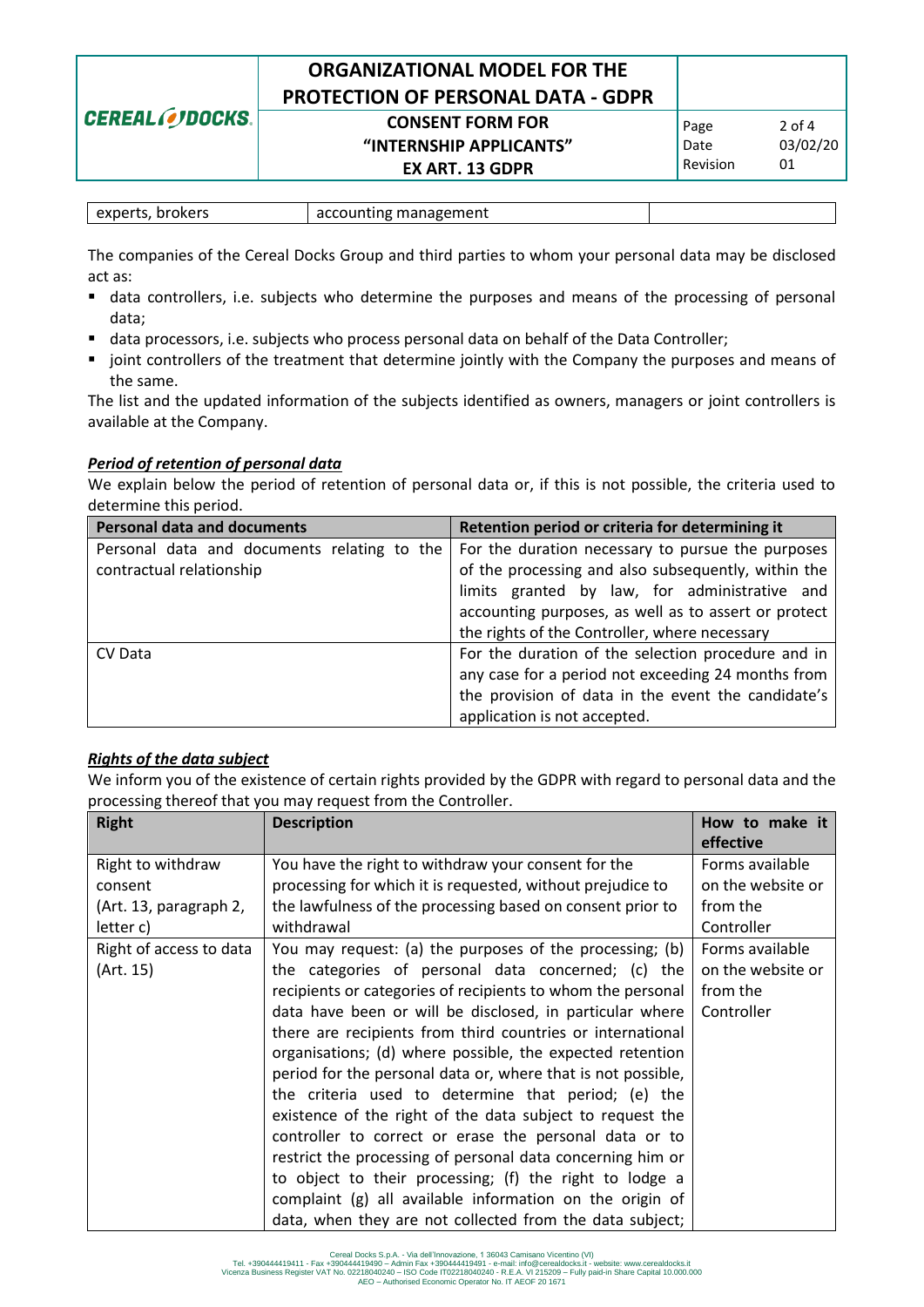| <b>CEREAL CODOCKS.</b> |  |
|------------------------|--|
|                        |  |

# **ORGANIZATIONAL MODEL FOR THE PROTECTION OF PERSONAL DATA - GDPR**

# **CONSENT FORM FOR "INTERNSHIP APPLICANTS" EX ART. 13 GDPR**

|                           | (h) the existence of an automated decision-making              |                   |
|---------------------------|----------------------------------------------------------------|-------------------|
|                           | process, including profiling as referred to in Article 22 (1)  |                   |
|                           | and (4), and, at least in such cases, relevant information on  |                   |
|                           | the logic used and the importance of and the anticipated       |                   |
|                           | consequences of such processing for the data subject.          |                   |
|                           | You have the right to request a copy of the personal data      |                   |
|                           | being processed                                                |                   |
|                           |                                                                |                   |
| Right of rectification    | You have the right to request the rectification of inaccurate  | Forms available   |
| (Art. 16)                 | personal data concerning you and to obtain the integration     | on the website or |
|                           | of incomplete personal data                                    | from the          |
|                           |                                                                | Controller        |
| Right to be forgotten     | You have the right to obtain from the Controller the           | Forms available   |
| (Art. 17)                 | cancellation of personal data concerning you if the            | on the website or |
|                           | personal data are no longer necessary with respect to the      | from the          |
|                           | purposes for which they were collected or otherwise            | Controller        |
|                           | processed                                                      |                   |
| Right to limitation of    | You have the right to obtain from the Data Controller the      | Forms available   |
| processing                | restriction of the processing when you have contested the      | on the website or |
| (Art. 18)                 | accuracy of the personal data (for the period necessary for    | from the          |
|                           | the Data Controller to verify the accuracy of such personal    | Controller        |
|                           | data) or if the processing is unlawful, but you object to the  |                   |
|                           | deletion of the personal data and instead request that         |                   |
|                           | their use be restricted or if they are necessary for the       |                   |
|                           | establishment, exercise or defense of a right in court, while  |                   |
|                           |                                                                |                   |
|                           | the Data Controller no longer needs them.                      | Forms available   |
| Right to portability      | You have the right to receive in a structured format,          |                   |
| (Article 20)              | commonly used and readable by automatic device                 | on the website or |
|                           | personal data concerning you provided to us and have the       | from the          |
|                           | right to transmit them to another Controller if the            | Controller        |
|                           | treatment: (i) was based on consent, (ii) was based on         |                   |
|                           | contract and (iii) if the processing is carried out by         |                   |
|                           | automated means, unless the processing is necessary for        |                   |
|                           | the performance of a task carried out in the public interest   |                   |
|                           | or in the exercise of official authority and such              |                   |
|                           | transmission does not infringe the rights of a third party.    |                   |
| Right of opposition       | You have the right at any time to object, in whole or in       | Forms available   |
| (Art. 21)                 | part, to the processing of your personal data if the           | on the website or |
|                           | processing is carried out for the pursuit of a legitimate      | from the          |
|                           | interest of the Controller or if the processing is carried out | Controller        |
|                           | for direct marketing purposes.                                 |                   |
| Right<br>to<br>lodge<br>a | You have the right to complain to the Control Authority if     |                   |
| with<br>complaint<br>the  | you consider that the processing of your data is in breach     |                   |
| <b>Control Authority</b>  | of the GDPR.                                                   |                   |
|                           |                                                                |                   |
| (Art. 77)                 |                                                                |                   |

The exercise of these rights is subject to the limits, rules and procedures laid down by the GDPR and which the interested party must know and implement. Furthermore, in accordance with the provisions of article 12, paragraph 3, the Controller shall provide the interested party with information relating to the action taken without undue delay and, in any case, no later than one month after receipt of the request. This